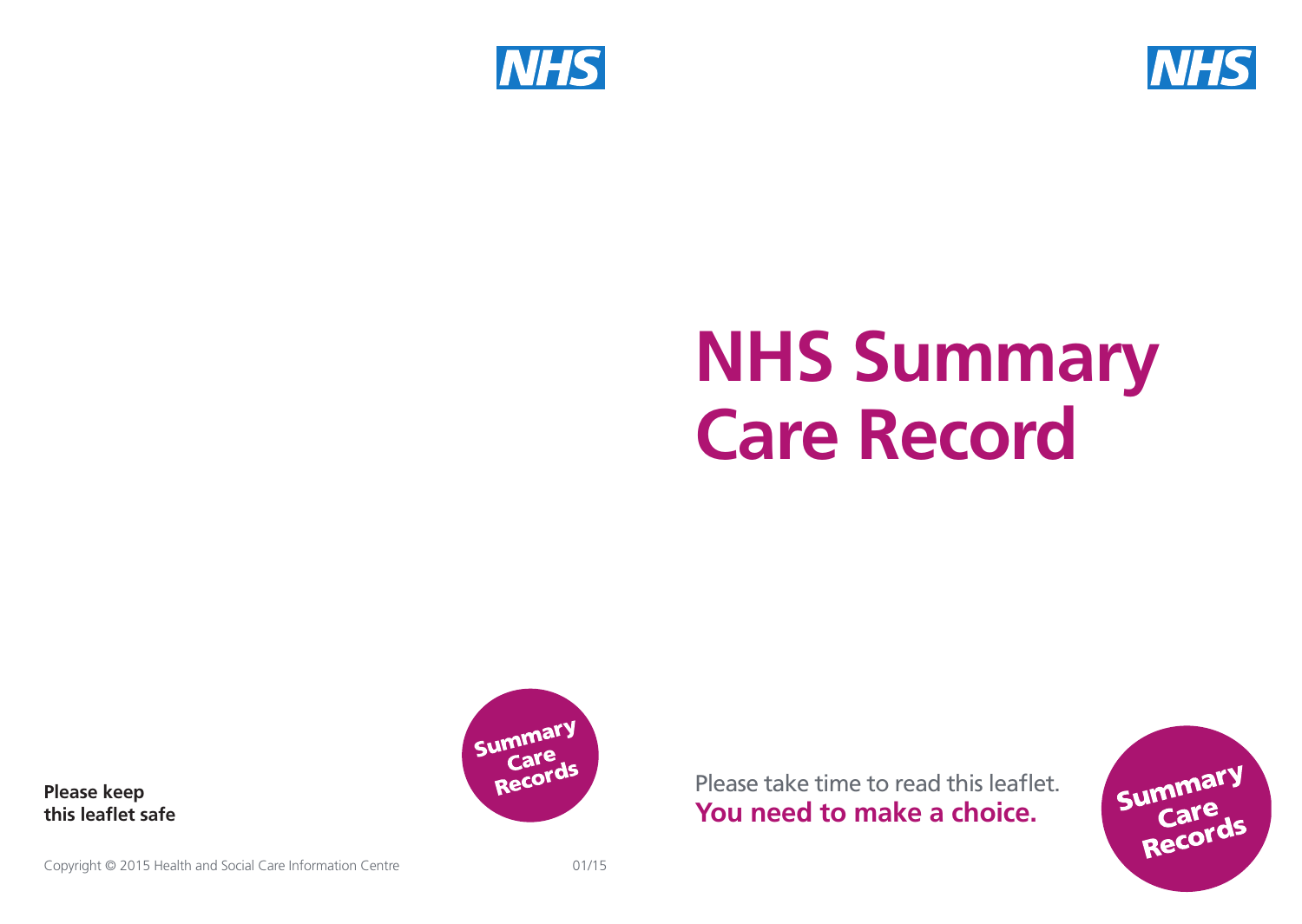### **Introduction to Summary Care Records**

The NHS in England is now using an electronic record called the Summary Care Record (SCR), which is being used to support patient care.

All the settings where you receive health care keep their own medical records about you. These places can often only share information from your records by letter, fax or phone. At times, this can delay information sharing and this can impact decision making and slow down treatment.

The Summary Care Record is a copy of key information held in your GP record. It provides authorised healthcare staff with faster, secure access to essential information about you - when you need unplanned care or when your GP practice is closed. The availability of Summary Care Records will improve the safety and quality of your care.





#### **Where can I get more information?**

For more information about Summary Care Records you can

- talk to the staff at your GP practice
- visit www.nhscarerecords.nhs.uk
- phone the Health and Social Care Information Centre on 0300 303 5678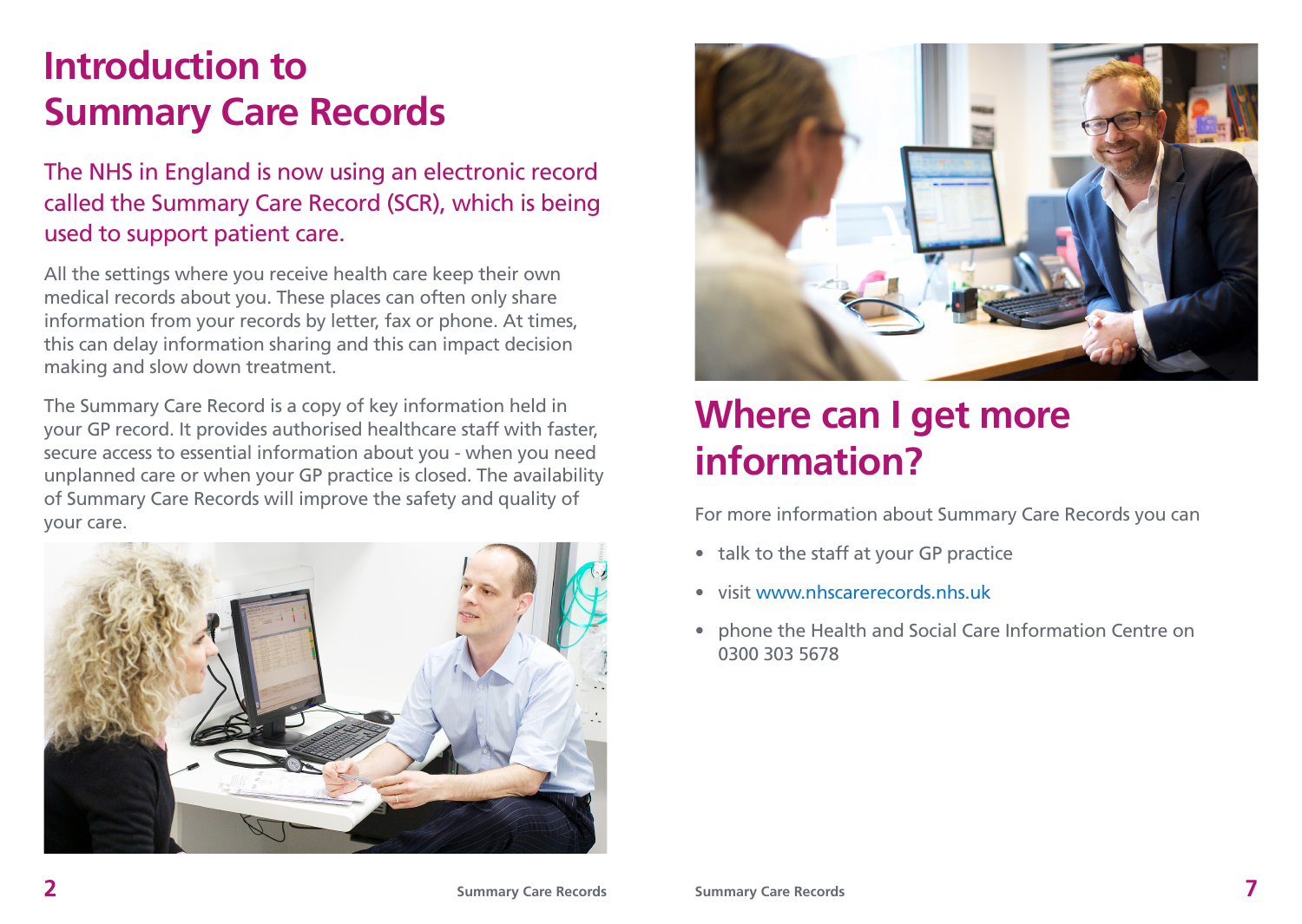# **What are my choices?**

You can choose to have an SCR or you can choose to opt out.

If you choose to have a Summary Care Record and are registered with a GP practice, you do not need to do anything as a Summary Care Record is created for you.

If you choose to opt out of having a Summary Care Record and do not want a SCR, you need to let your GP practice know by filling in and returning an opt-out form. Opt-out forms are available from your GP practice or online at

#### **http://systems.hscic.gov.uk/scr/usefuldocuments**

If you are unsure if you have already opted out, you should talk to the staff at your GP practice. You can change your mind at any time by simply informing your GP practice and either filling in an opt-out form or asking your GP practice to create a Summary Care Record for you.

#### **Children and the Summary Care Record**

If you are the parent or guardian of a child under 16, you should make the information in this leaflet available to them and support them to come to a decision as to whether to have a Summary Care Record or not.

If you believe that your child should opt-out of having a Summary Care Record, we strongly recommend that you discuss this with your child's GP. This will allow your child's GP to highlight the consequences of opting-out, prior to you finalising your decision.

### **About your Summary Care Record**

Your Summary Care Record contains important information about any medicines you are taking, any allergies you suffer from and any bad reactions to medicines that you have previously experienced.

Allowing authorised healthcare staff to have access to this information will improve decision making by doctors and other healthcare professionals and has prevented mistakes being made when patients are being cared for in an emergency or when their GP practice is closed.

Your Summary Care Record also includes your name, address, date of birth and your unique NHS Number to help identify you correctly.

You may want to add other details about your care to your Summary Care Record. This will only happen if both you and your GP agree to do this. You should discuss your wishes with your GP practice.